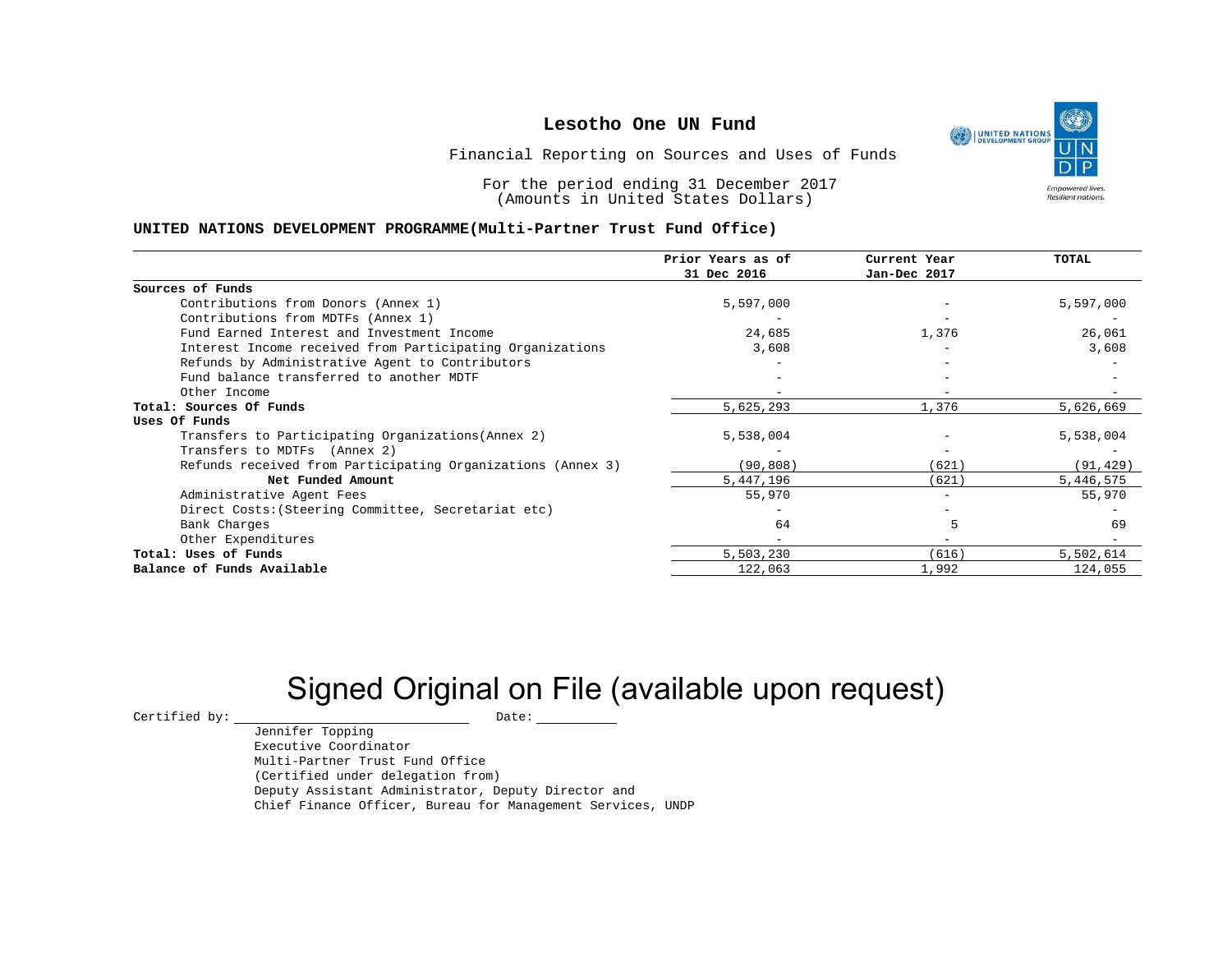

Financial Reporting on Sources and Uses of Funds

For the period ending 31 December 2017 (Amounts in United States Dollars)

#### **UNITED NATIONS DEVELOPMENT PROGRAMME(Multi-Partner Trust Fund Office)**

**Annex - 1: Contributions**

|                             | Prior Years as of | Current Year             | TOTAL     |
|-----------------------------|-------------------|--------------------------|-----------|
|                             | 31 Dec 2016       | Jan-Dec 2017             |           |
| From Contributors           |                   |                          |           |
| Expanded DaO Funding Window | 5,597,000         | $\overline{\phantom{0}}$ | 5,597,000 |
| Total: Contributions        | 5,597,000         | $-$                      | 5,597,000 |

## Signed Original on File (available upon request)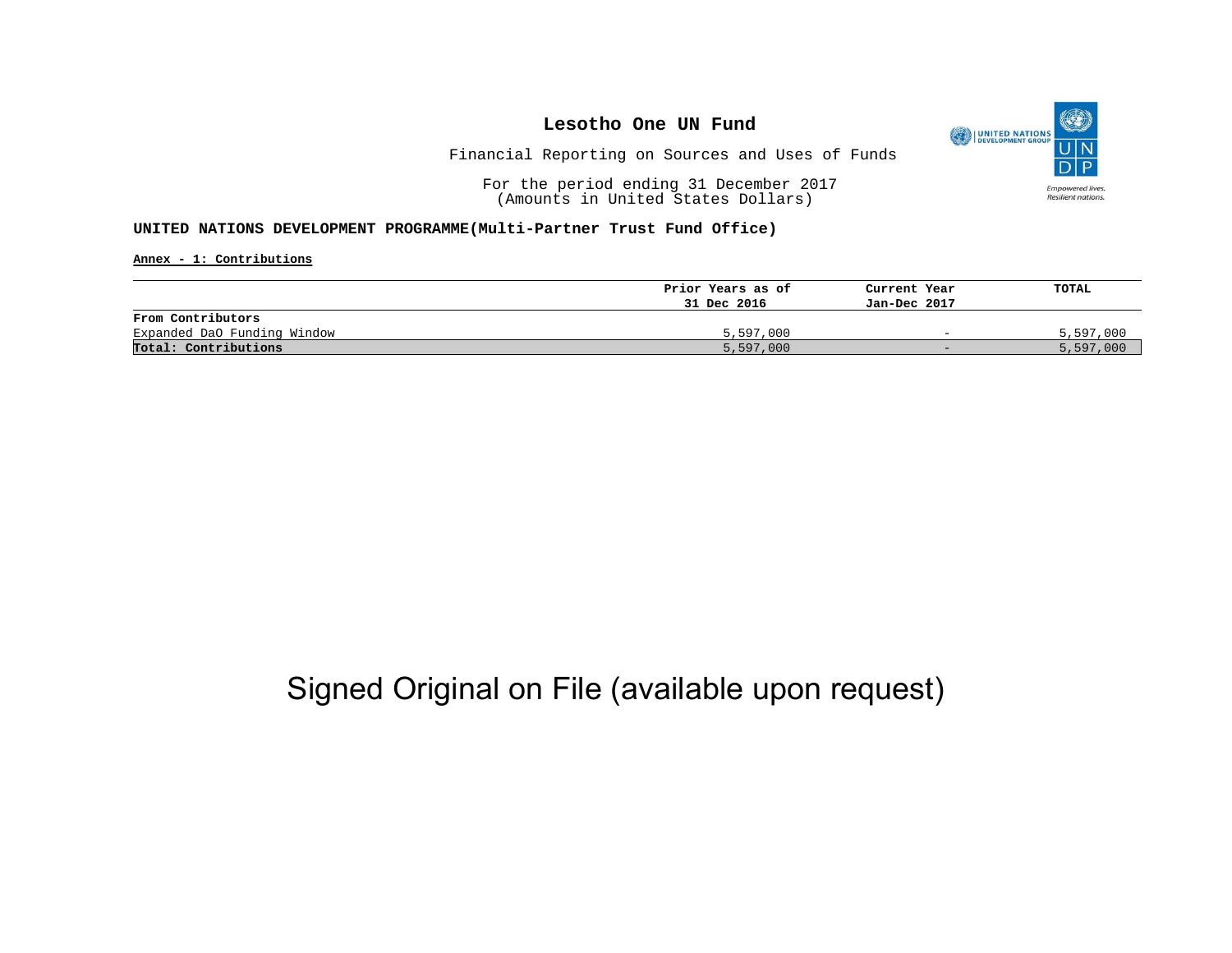

Financial Reporting on Sources and Uses of Funds

For the period ending 31 December 2017 (Amounts in United States Dollars)

#### **UNITED NATIONS DEVELOPMENT PROGRAMME(Multi-Partner Trust Fund Office)**

**Annex - 2: Transfers**

|                                | Prior Years as of | Current Year             | TOTAL     |
|--------------------------------|-------------------|--------------------------|-----------|
|                                | 31 Dec 2016       | Jan-Dec 2017             |           |
| To Participating Organizations |                   |                          |           |
| FAO                            | 544,519           | $\overline{\phantom{a}}$ | 544,519   |
| UNAIDS                         | 198,359           | $\overline{\phantom{0}}$ | 198,359   |
| UNDP                           | 1,042,148         | $\overline{\phantom{m}}$ | 1,042,148 |
| UNFPA                          | 744,080           | $\overline{\phantom{0}}$ | 744,080   |
| UNICEF                         | 1,298,815         | $\overline{\phantom{m}}$ | 1,298,815 |
| WFP                            | 1,130,509         | $\overline{\phantom{a}}$ | 1,130,509 |
| WHO                            | 579,574           | $\overline{\phantom{a}}$ | 579,574   |
| Total Transfers                | 5,538,004         | $\qquad \qquad -$        | 5,538,004 |

## Signed Original on File (available upon request)